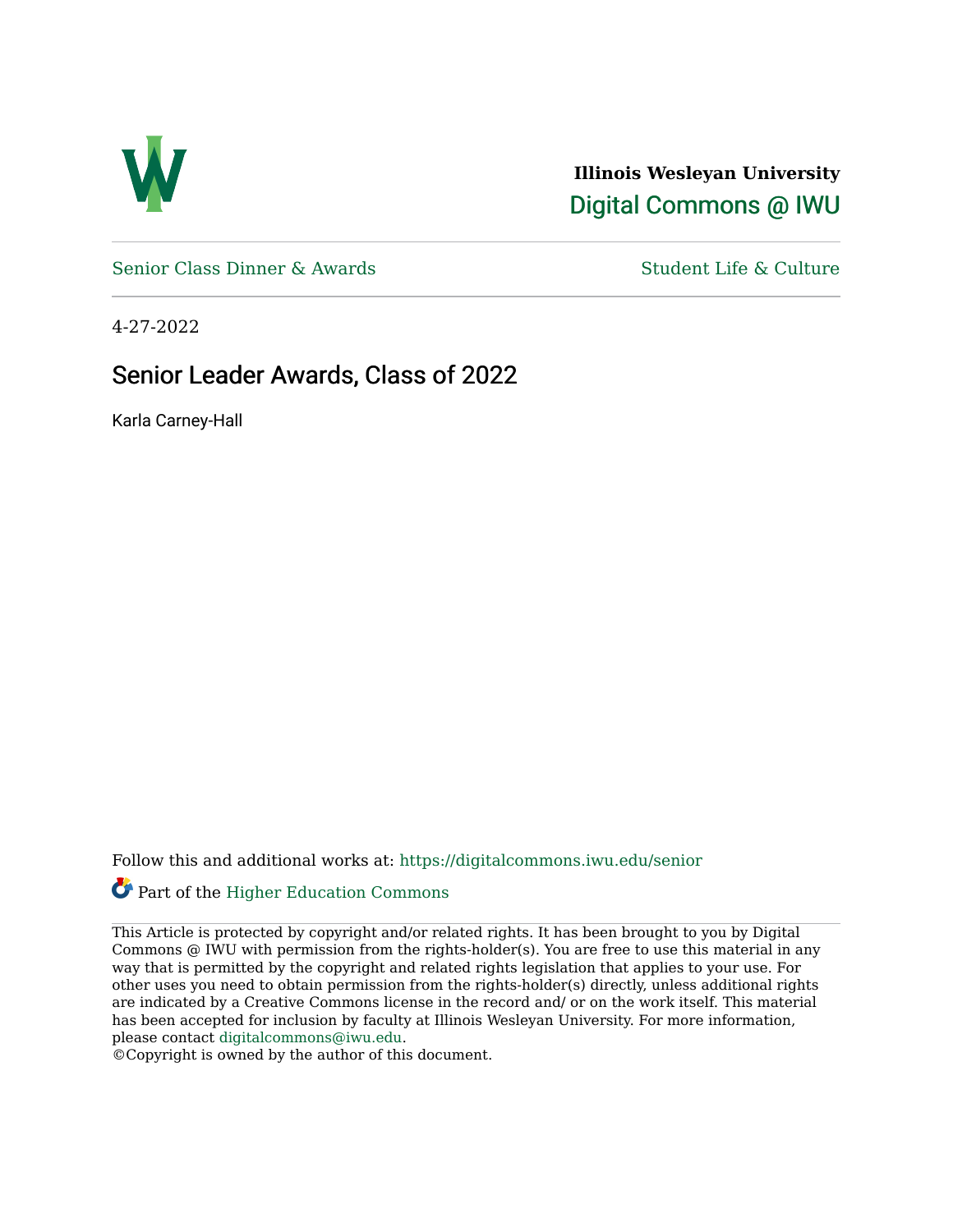# **1 - Intellectual Leadership:**

 This recipient has worked with within math and physics over the past few years to champion ideas and activities, both scholarly and social, of the students and faculty. She is on the executive boards of Pi Mu Epsilon (the math honorary society) and the Society of Physics Students. Through her leadership, she is inspiring the next generation of STEM students. Please join me in recognizing Valeria Viteri-Pflucker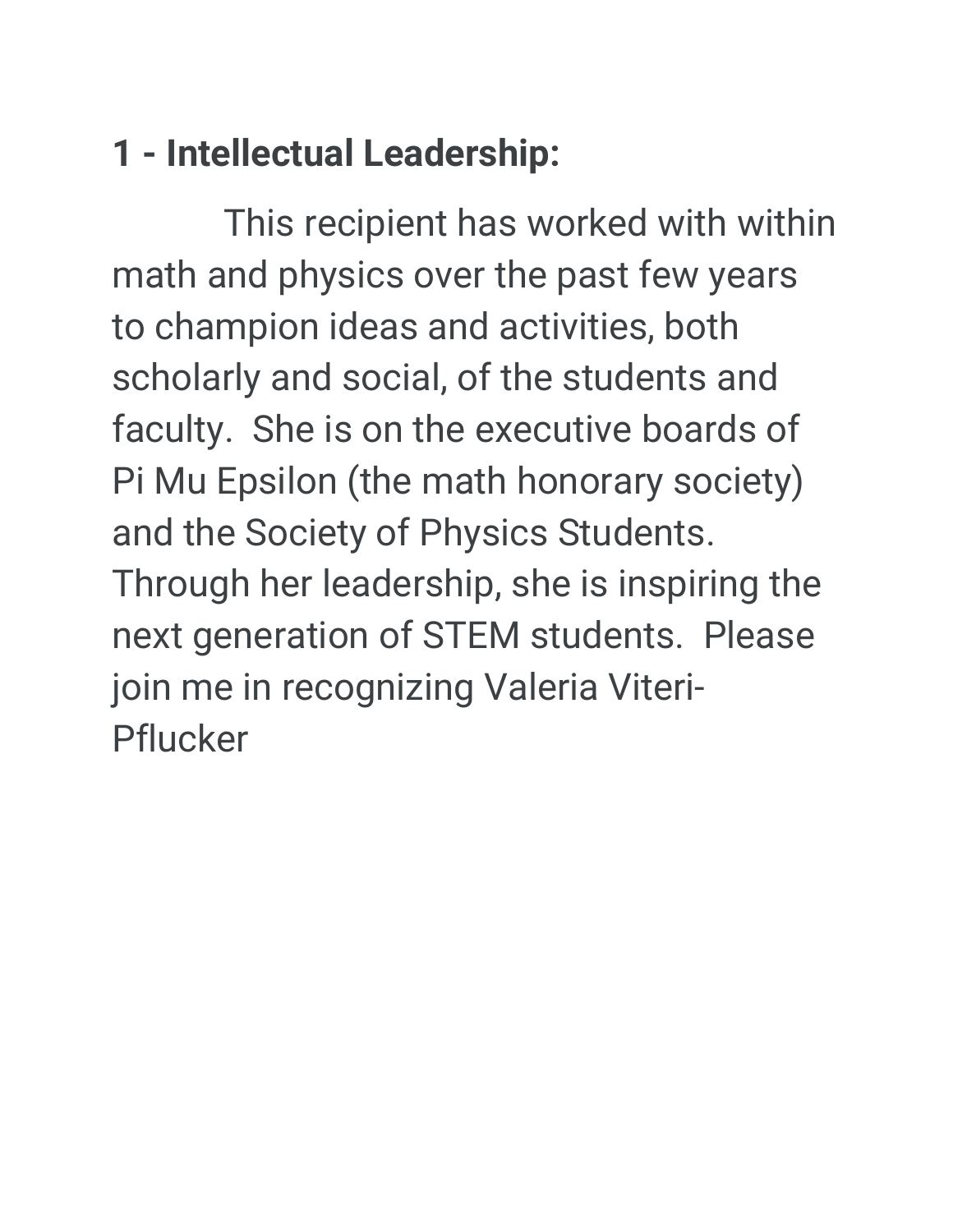### **2 - Intellectual Leadership:**

 Our next recipient brings a near perfect GPA, a year at Oxford University, and extreme dedication to involvement to this award. He's been an RA, a Senator, Comptroller, Vice President of Student Senate, an executive member of the Econ Society, and Ethics Bowl team member, an Econ Lab assistance, a Philosophy Writing Tutor, Jennings Piano Accompanist, and a member of the Philosophy Club. With this award, we recognize Jared Schneider for his intellect, problem-solving, and leadership.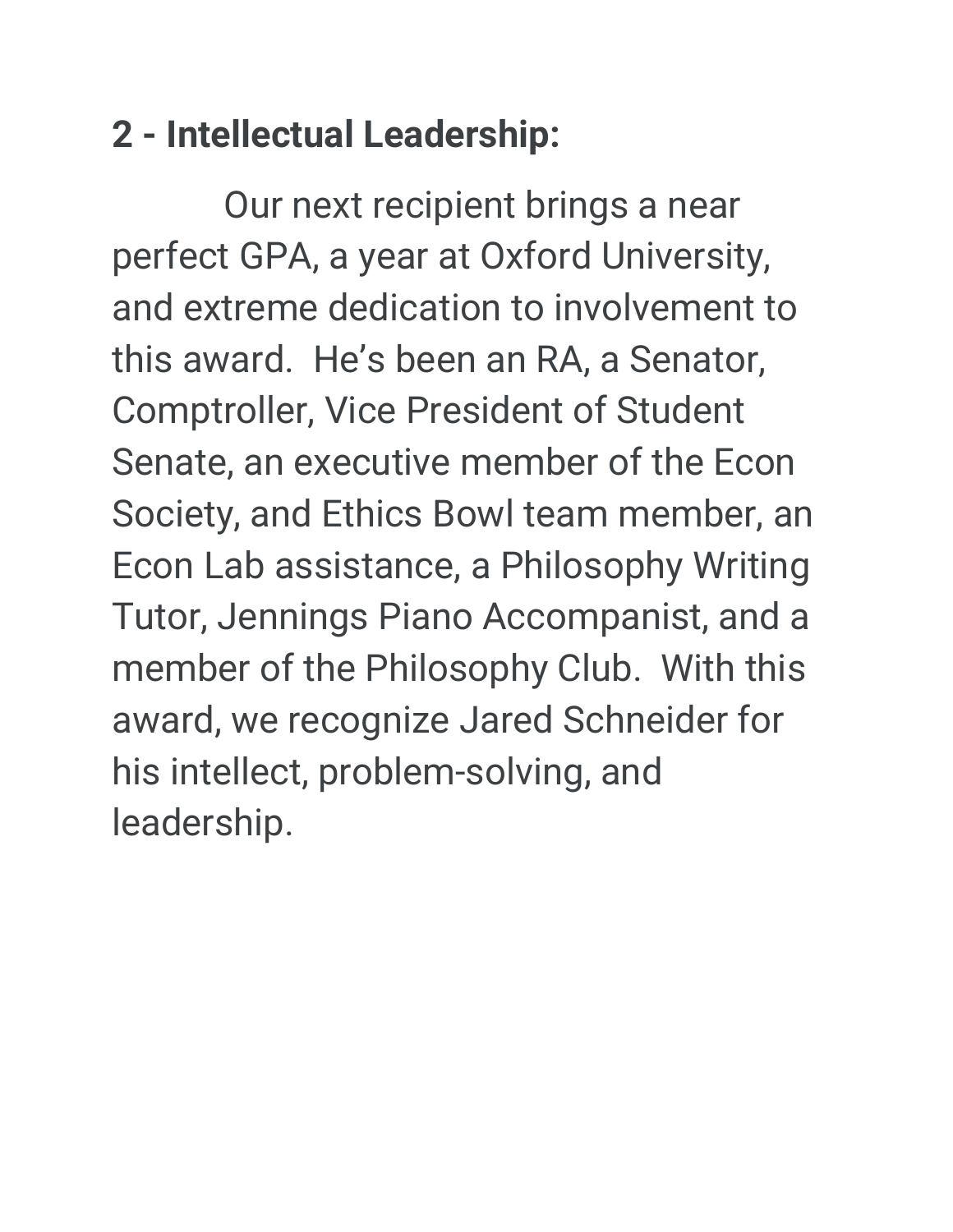### **3 - Inclusive Excellence:**

Our first two of the 3 recipients of the leadership award for inclusive excellence have demonstrated inclusion through creativity and innovation. They took an idea, grounded in our commitment to inclusion and residential mission, and developed a strong community designed to empower and support BIPOC students. Providing consistent leadership, organization, strategic thinking, and inclusive community is at the heart of this award and leaves quite a legacy. Please join me in recognizing **Jess Flores and Marlyn Sanchez** for their leadership as the co-founders of the Josephine Mabel Jackson Living-Learning housing in Kemp Hall.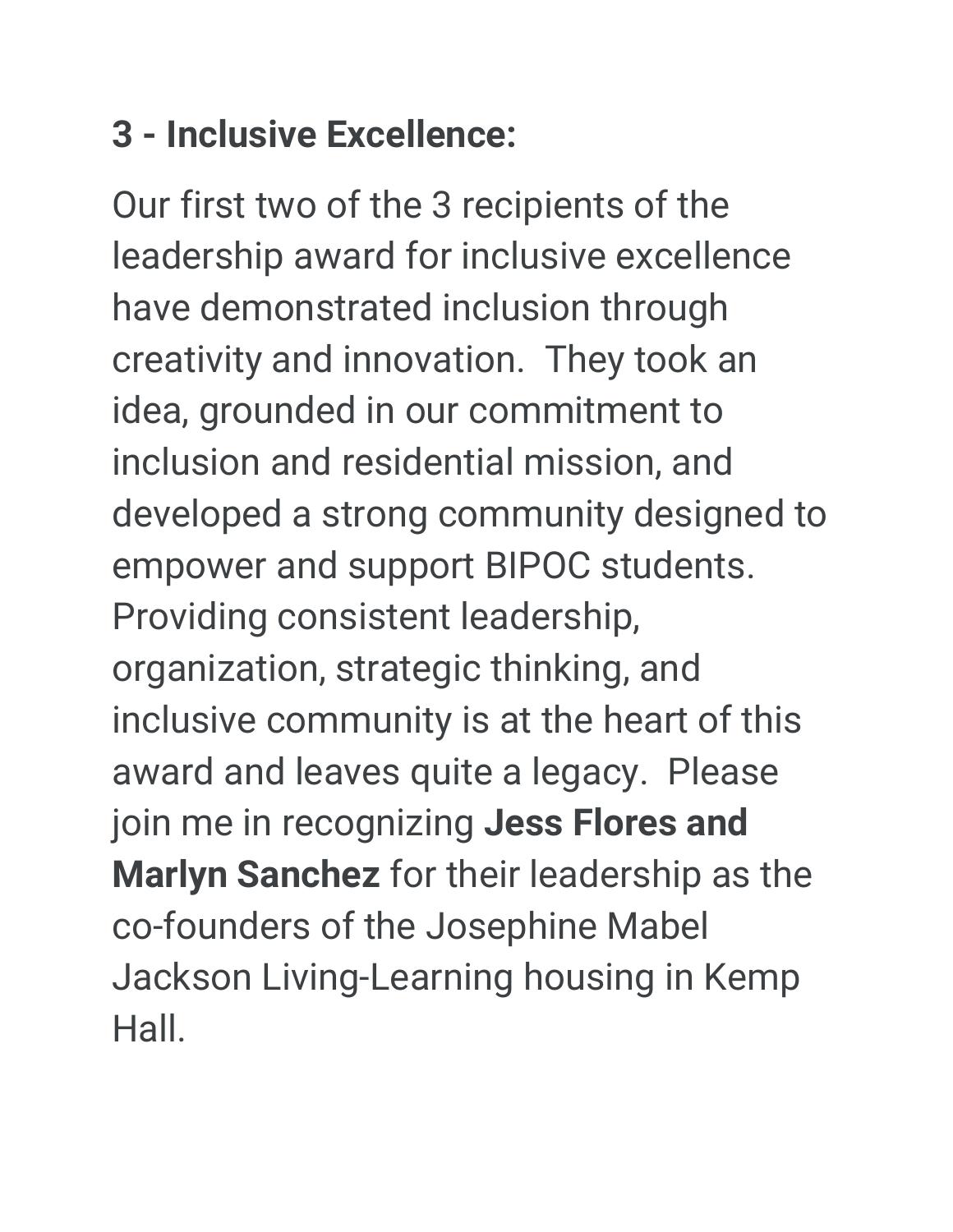# **4 - Inclusive Excellence:**

While Jess and Marlyn have demonstrated focus through the JMJ community, our next recipient is honored for his breadth and depth of commitment to diversity and inclusion. Men of Color, BSU. SALSA, Student Senate Diversity and Awareness Commissioner, Summer Enrichment Program … just to name a few of his leadership contributions. But his leadership traits … mentor, bridge builder, champion for change, high energy, commitment to excellence. Please join me in recognizing Jack McElveen.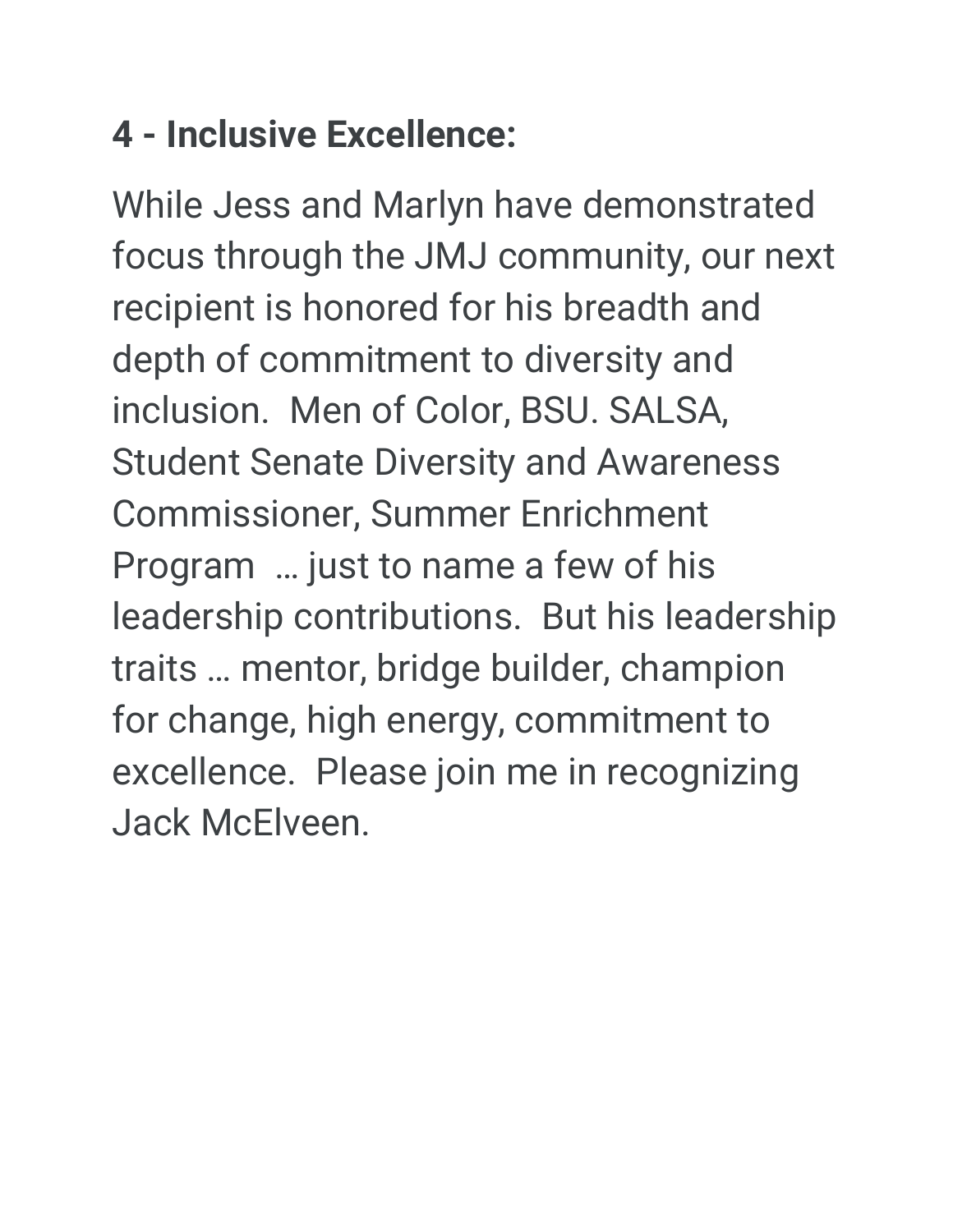# **5 - Employment:**

Our first recipient for outstanding leadership in student employment has worked tirelessly in the Department of Residence Life. As both a FYRA and RCA, she has been able to analyze difficult situations and approach incidents with professionalism, and she takes all this in stride and balances any unexpected extra work with ease. She led the hiring process for over 60 RA applicants and stays on top of her many leadership roles including Habitat for Humanity, Accounting Society, CAB and more. Please join me in congratulating Emily Joos.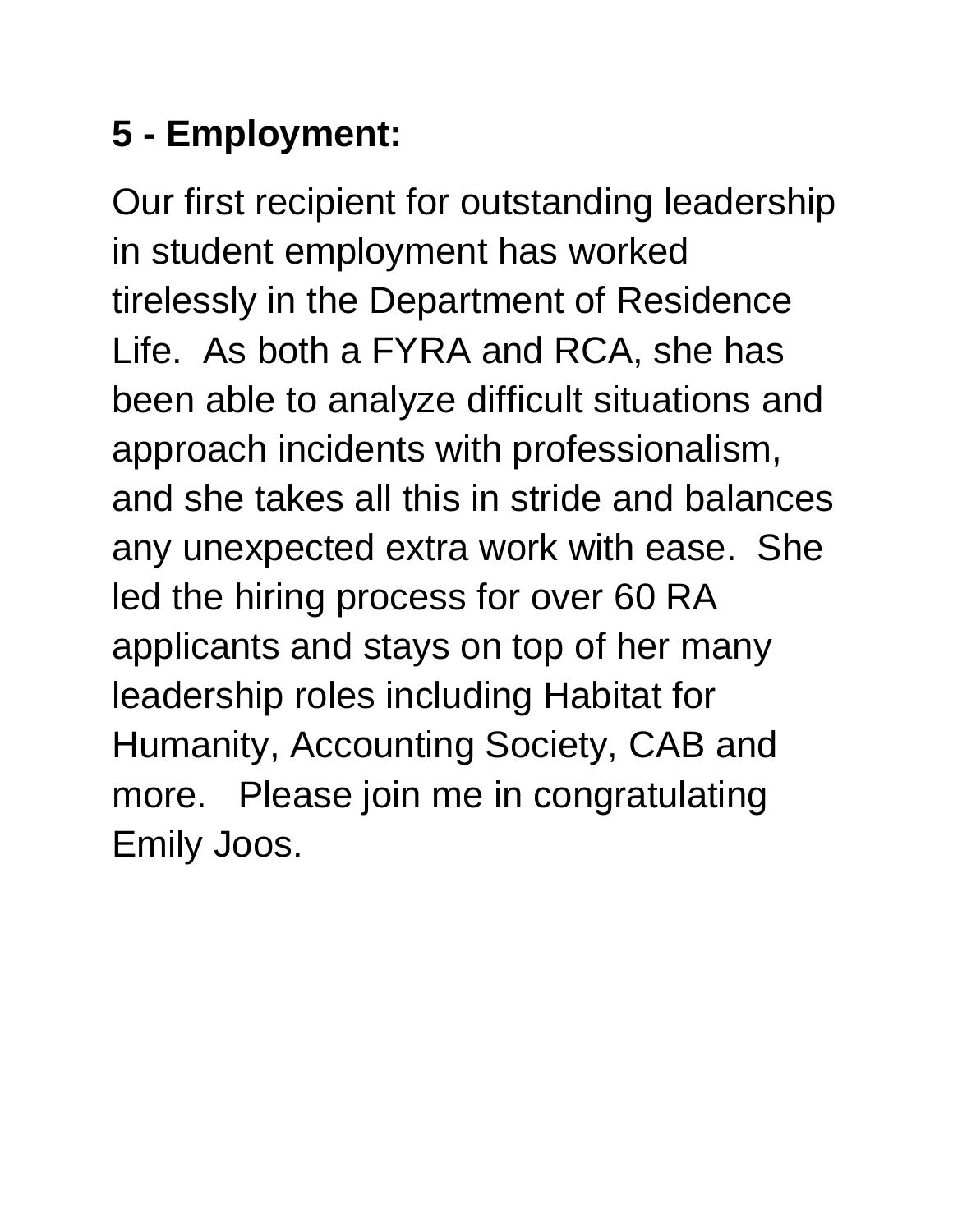# **6 - Employment:**

Our next recipient was an excellent staff member (both paid and volunteer) in the Hart Career Center, Country Financial and Access to Insight and Carle Hospital. For her two years of employment in the Career Center, she brought infectious positivity and creativity to her work. During the pandemic, she crafted creative strategies and social media campaigns to promote career employment and a supportive environment. Beyond her employment, she has been a TOL, Recruitment Counselor for Panhellenic Council, President of Habitat for Humanity and the American Marketing Association, and a Track and Field Captain. Please join me in recognizing Emma Helferich.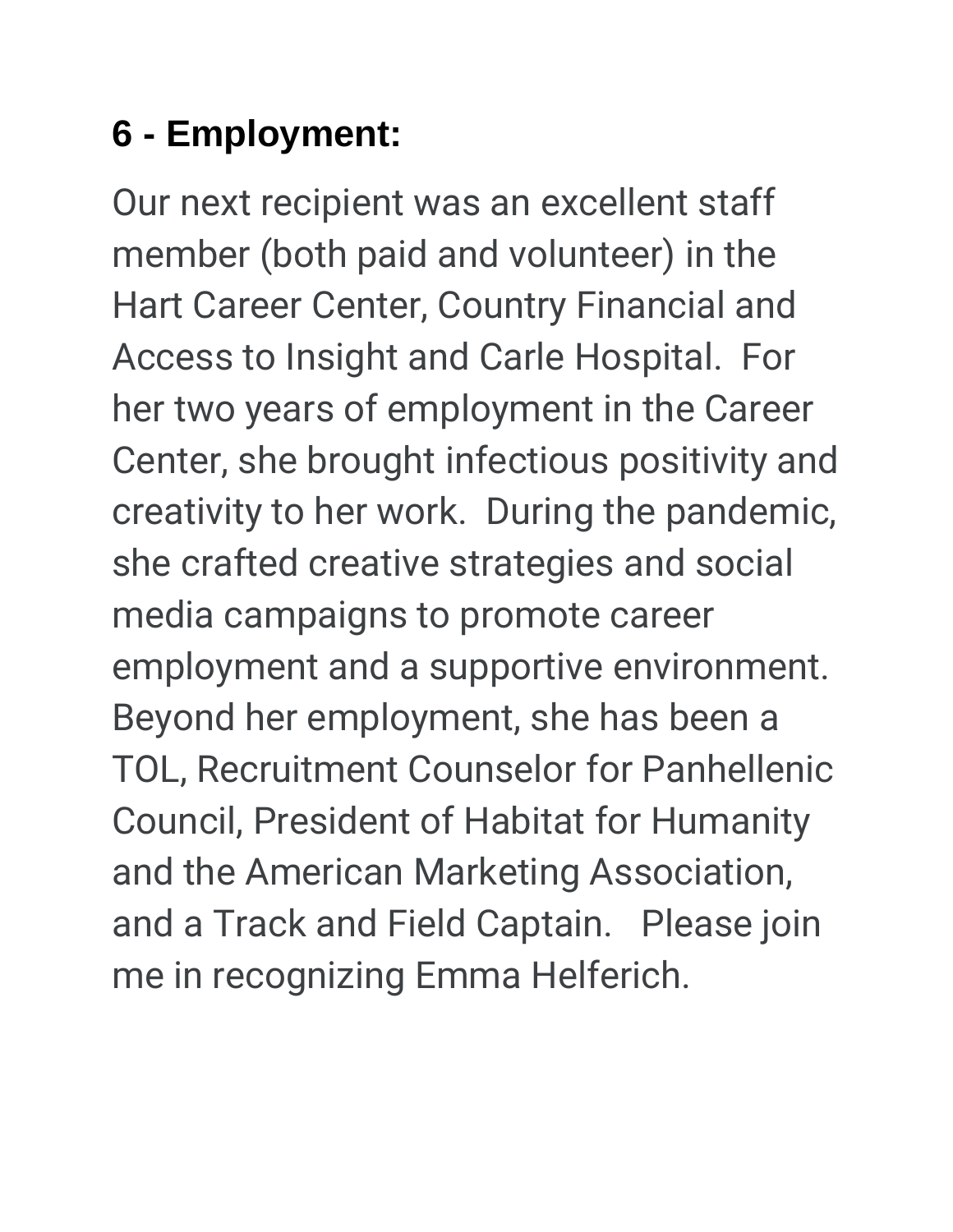# **7 - Service to Community:**

In her time at IWU, this recipient has served the campus and community in ways that have increased the quality of life for everyone. In her service work, she's advocated for youth through the Bed Blitz, for food insecurity through the Bloomington Westside, for public health through promoting of COVID testing for low-income residents, and for voter registration for our Titan Community. When she's not volunteering in the community, she's leading CAB, multifaith ambassadors, nursing majors and more. She has the training, the tools, and the heart to make a difference. Please join me in recognizing Wah Chook.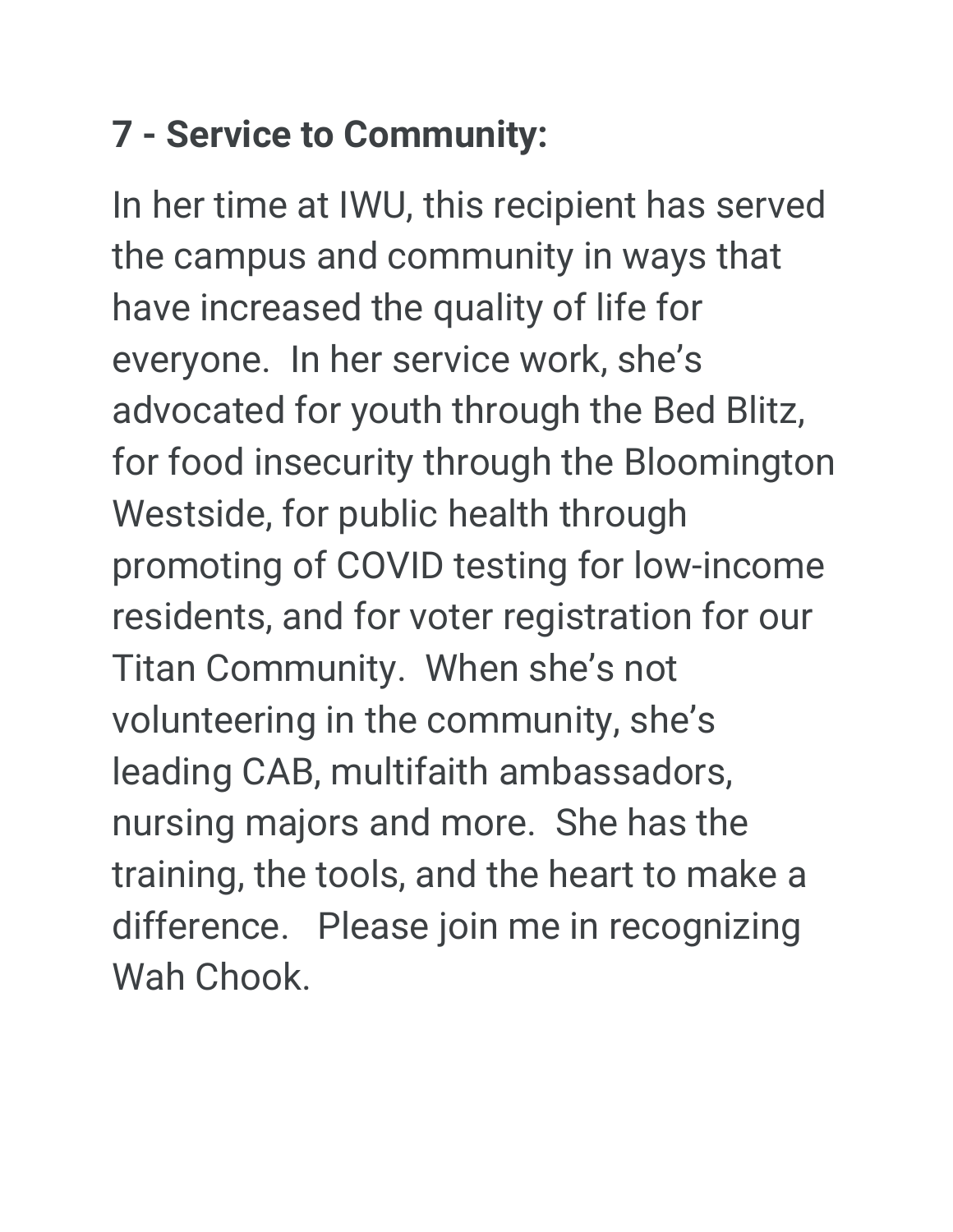### **8 - Service to Campus:**

The Service to Campus Life award is really an award for seniors who have done it all. Clearly, almost everyone named so far has literally done it all. Our next recipient is a founder of APAC, a student ambassador, a peer mentor for ODI, a member of SAI, music fraternity, and Alpha Phi Omega, service fraternity, and most recently created a talk show called "Diversity Deep Dish". It's no surprise that she wrote in a Gateway essay that she chose IWU because it promotes active liberals arts ideals and stimulating extracurricular opportunities. Please join me in thanking Lea Spiers for her service to Campus Life.